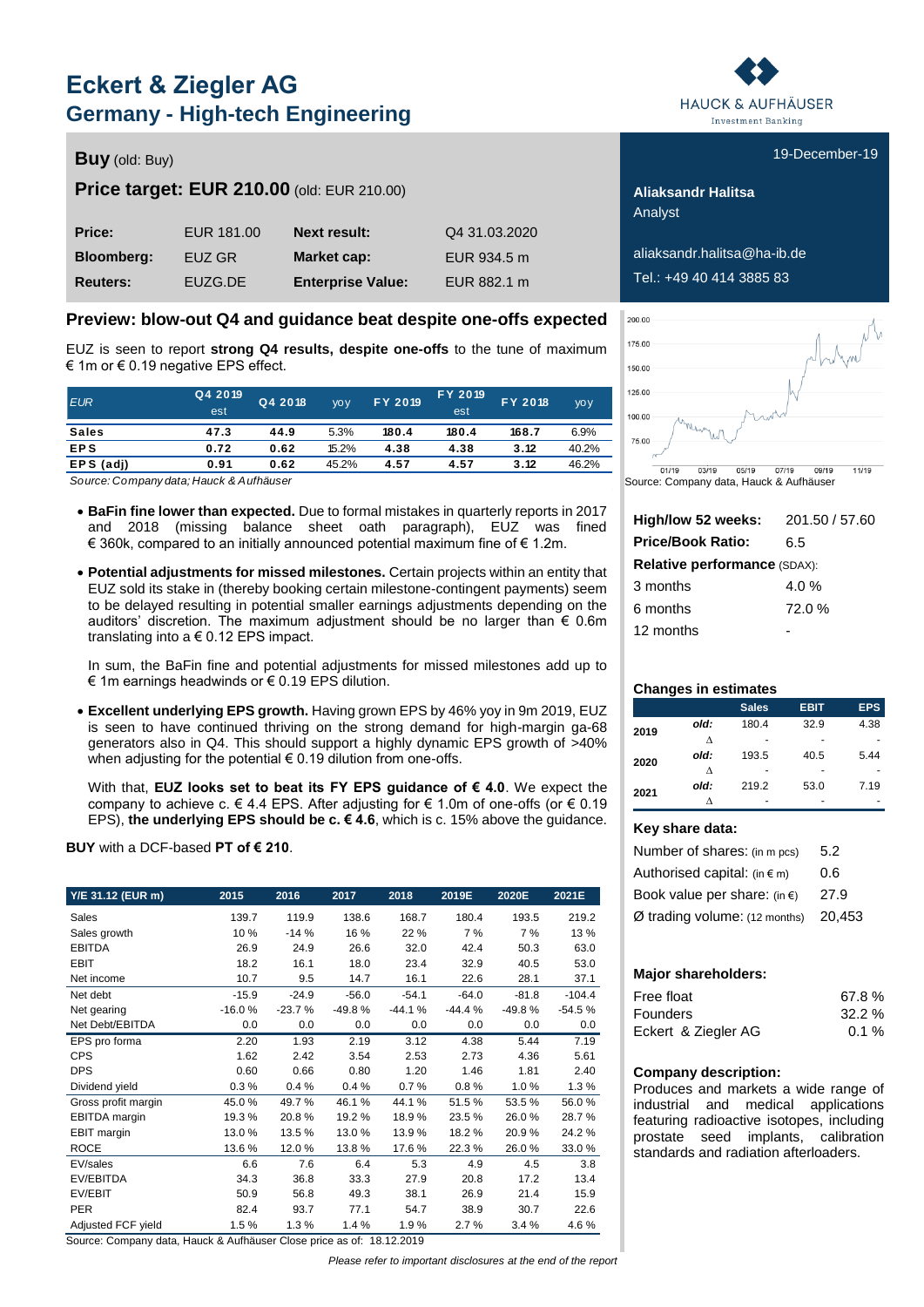## **Financials**

| Profit and loss (EUR m)                            | 2015   | 2016     | 2017   | 2018   | 2019E  | 2020E  | 2021E  |
|----------------------------------------------------|--------|----------|--------|--------|--------|--------|--------|
| <b>Sales</b>                                       | 139.7  | 119.9    | 138.6  | 168.7  | 180.4  | 193.5  | 219.2  |
| Sales growth                                       | 9.7%   | $-14.2%$ | 15.7%  | 21.7%  | 6.9%   | 7.2%   | 13.3%  |
| Cost of sales                                      | 76.9   | 60.3     | 74.8   | 94.4   | 87.5   | 90.0   | 96.5   |
| <b>Gross profit</b>                                | 62.8   | 59.6     | 63.9   | 74.3   | 92.9   | 103.5  | 122.8  |
| Sales and marketing                                | 25.5   | 18.1     | 20.0   | 23.3   | 27.6   | 28.2   | 31.3   |
| General and administration                         | 26.3   | 24.7     | 23.9   | 26.9   | 32.8   | 34.4   | 37.9   |
| Research and development                           | 0.0    | 0.0      | 0.0    | 0.0    | 0.0    | 0.0    | 0.0    |
| Other operating income                             | 13.2   | 3.5      | 3.8    | 3.5    | 4.9    | 4.8    | 5.3    |
| Other operating expenses                           | 6.1    | 5.0      | 4.5    | 4.5    | 4.5    | 5.2    | 5.7    |
| Unusual or infrequent items                        | 0.0    | 0.9      | $-1.2$ | 0.2    | 0.0    | 0.0    | 0.0    |
| <b>EBITDA</b>                                      | 26.9   | 24.9     | 26.6   | 32.0   | 42.4   | 50.3   | 63.0   |
| Depreciation                                       | 8.8    | 8.7      | 8.6    | 8.6    | 9.5    | 9.8    | 10.0   |
| <b>EBITA</b>                                       | 18.2   | 16.1     | 18.0   | 23.4   | 32.9   | 40.5   | 53.0   |
| Amortisation of goodwill                           | 0.0    | 0.0      | 0.0    | 0.0    | 0.0    | 0.0    | 0.0    |
| Amortisation of intangible assets                  | 0.0    | 0.0      | 0.0    | 0.0    | 0.0    | 0.0    | 0.0    |
| Impairment charges                                 | 0.0    | 0.0      | 0.0    | 0.0    | 0.0    | 0.0    | 0.0    |
| <b>EBIT</b> (inc revaluation net)                  | 18.2   | 16.1     | 18.0   | 23.4   | 32.9   | 40.5   | 53.0   |
| Interest income                                    | 0.2    | 0.4      | 0.3    | 0.2    | 0.2    | 0.2    | 0.2    |
| Interest expenses                                  | 1.4    | 1.2      | 0.9    | 0.7    | 0.7    | 0.7    | 0.7    |
| Other financial result                             | 0.0    | 0.0      | 0.0    | 0.0    | 0.0    | 0.0    | 0.0    |
| <b>Financial result</b>                            | $-1.3$ | $-0.7$   | $-0.6$ | $-0.5$ | $-0.5$ | $-0.5$ | $-0.5$ |
| Recurring pretax income from continuing operations | 16.9   | 15.4     | 17.3   | 22.9   | 32.4   | 40.0   | 52.5   |
| Extraordinary income/loss                          | 0.0    | 0.0      | 0.0    | 0.0    | 0.0    | 0.0    | 0.0    |
| <b>Earnings before taxes</b>                       | 16.9   | 15.4     | 17.3   | 22.9   | 32.4   | 40.0   | 52.5   |
| Taxes                                              | 5.6    | 5.0      | 5.3    | 6.0    | 9.1    | 11.2   | 14.7   |
| Net income from continuing operations              | 11.3   | 10.4     | 12.0   | 16.9   | 23.3   | 28.8   | 37.8   |
| Result from discontinued operations (net of tax)   | $-0.9$ | $-0.7$   | 3.1    | 0.0    | 0.0    | 0.0    | 0.0    |
| <b>Net income</b>                                  | 10.3   | 9.8      | 15.1   | 16.9   | 23.3   | 28.8   | 37.8   |
| Minority interest                                  | $-0.4$ | 0.2      | 0.4    | 0.8    | 0.7    | 0.7    | 0.7    |
| Net profit (reported)                              | 10.7   | 9.5      | 14.7   | 16.1   | 22.6   | 28.1   | 37.1   |
| Average number of shares                           | 5.3    | 5.3      | 5.3    | 5.2    | 5.2    | 5.2    | 5.2    |
| <b>EPS</b> reported                                | 2.02   | 1.81     | 2.78   | 3.12   | 4.38   | 5.44   | 7.18   |

| Profit and loss (common size)                      | 2015    | 2016    | 2017   | 2018   | 2019E  | 2020E  | 2021E  |
|----------------------------------------------------|---------|---------|--------|--------|--------|--------|--------|
| <b>Sales</b>                                       | 100.0%  | 100.0%  | 100.0% | 100.0% | 100.0% | 100.0% | 100.0% |
| Cost of sales                                      | 55.0%   | 50.3%   | 53.9%  | 55.9%  | 48.5%  | 46.5%  | 44.0%  |
| <b>Gross profit</b>                                | 45.0%   | 49.7%   | 46.1%  | 44.1%  | 51.5%  | 53.5%  | 56.0%  |
| Sales and marketing                                | 18.3%   | 15.1%   | 14.4%  | 13.8%  | 15.3%  | 14.6%  | 14.3%  |
| General and administration                         | 18.8%   | 20.6%   | 17.3%  | 15.9%  | 18.2%  | 17.8%  | 17.3%  |
| Research and development                           | 0.0%    | 0.0%    | 0.0%   | 0.0%   | 0.0%   | 0.0%   | 0.0%   |
| Other operating income                             | 9.4%    | 2.9%    | 2.7%   | 2.1%   | 2.7%   | 2.5%   | 2.4%   |
| Other operating expenses                           | 4.3%    | 4.2%    | 3.2%   | 2.6%   | 2.5%   | 2.7%   | 2.6%   |
| Unusual or infrequent items                        | 0.0%    | 0.7%    | neg.   | 0.1%   | 0.0%   | 0.0%   | 0.0%   |
| <b>EBITDA</b>                                      | 19.3%   | 20.8%   | 19.2%  | 18.9%  | 23.5%  | 26.0%  | 28.7%  |
| Depreciation                                       | 6.3%    | 7.3%    | 6.2%   | 5.1%   | 5.3%   | 5.1%   | 4.6%   |
| <b>EBITA</b>                                       | 13.0%   | 13.5%   | 13.0%  | 13.9%  | 18.2%  | 20.9%  | 24.2%  |
| Amortisation of goodwill                           | 0.0%    | 0.0%    | 0.0%   | 0.0%   | 0.0%   | 0.0%   | 0.0%   |
| Amortisation of intangible assets                  | 0.0%    | $0.0\%$ | 0.0%   | 0.0%   | 0.0%   | 0.0%   | 0.0%   |
| Impairment charges                                 | 0.0%    | 0.0%    | 0.0%   | 0.0%   | 0.0%   | 0.0%   | 0.0%   |
| <b>EBIT</b> (inc revaluation net)                  | 13.0%   | 13.5%   | 13.0%  | 13.9%  | 18.2 % | 20.9%  | 24.2%  |
| Interest income                                    | 0.1%    | 0.4%    | 0.2%   | 0.1%   | 0.1%   | 0.1%   | 0.1%   |
| Interest expenses                                  | 1.0%    | 1.0%    | 0.6%   | 0.4%   | 0.4%   | 0.3%   | 0.3%   |
| Other financial result                             | 0.0%    | 0.0%    | 0.0%   | 0.0%   | 0.0%   | 0.0%   | 0.0%   |
| <b>Financial result</b>                            | neg.    | neg.    | neg.   | neg.   | neg.   | neg.   | neg.   |
| Recurring pretax income from continuing operations | 12.1%   | 12.9%   | 12.5%  | 13.6 % | 17.9%  | 20.7%  | 24.0%  |
| Extraordinary income/loss                          | 0.0%    | 0.0%    | 0.0%   | 0.0%   | 0.0%   | 0.0%   | 0.0%   |
| <b>Earnings before taxes</b>                       | 12.1 %  | 12.9%   | 12.5 % | 13.6%  | 17.9%  | 20.7%  | 24.0%  |
| Tax rate                                           | 33.3%   | 32.2%   | 30.7%  | 26.2%  | 28.0%  | 28.0%  | 28.0%  |
| Net income from continuing operations              | 8.1%    | 8.7%    | 8.7%   | 10.0%  | 12.9%  | 14.9%  | 17.2 % |
| Result from discontinued operations (net of tax)   | $-0.7%$ | $-0.6%$ | 2.2%   | 0.0%   | 0.0%   | 0.0%   | 0.0%   |
| <b>Net income</b>                                  | 7.4 %   | 8.2%    | 10.9%  | 10.0%  | 12.9%  | 14.9%  | 17.2%  |
| Minority interest                                  | neg.    | 0.2%    | 0.3%   | 0.4%   | 0.4%   | 0.4%   | 0.3%   |
| Net profit (reported)                              | 7.6%    | 8.0%    | 10.6%  | 9.6%   | 12.5%  | 14.5%  | 16.9%  |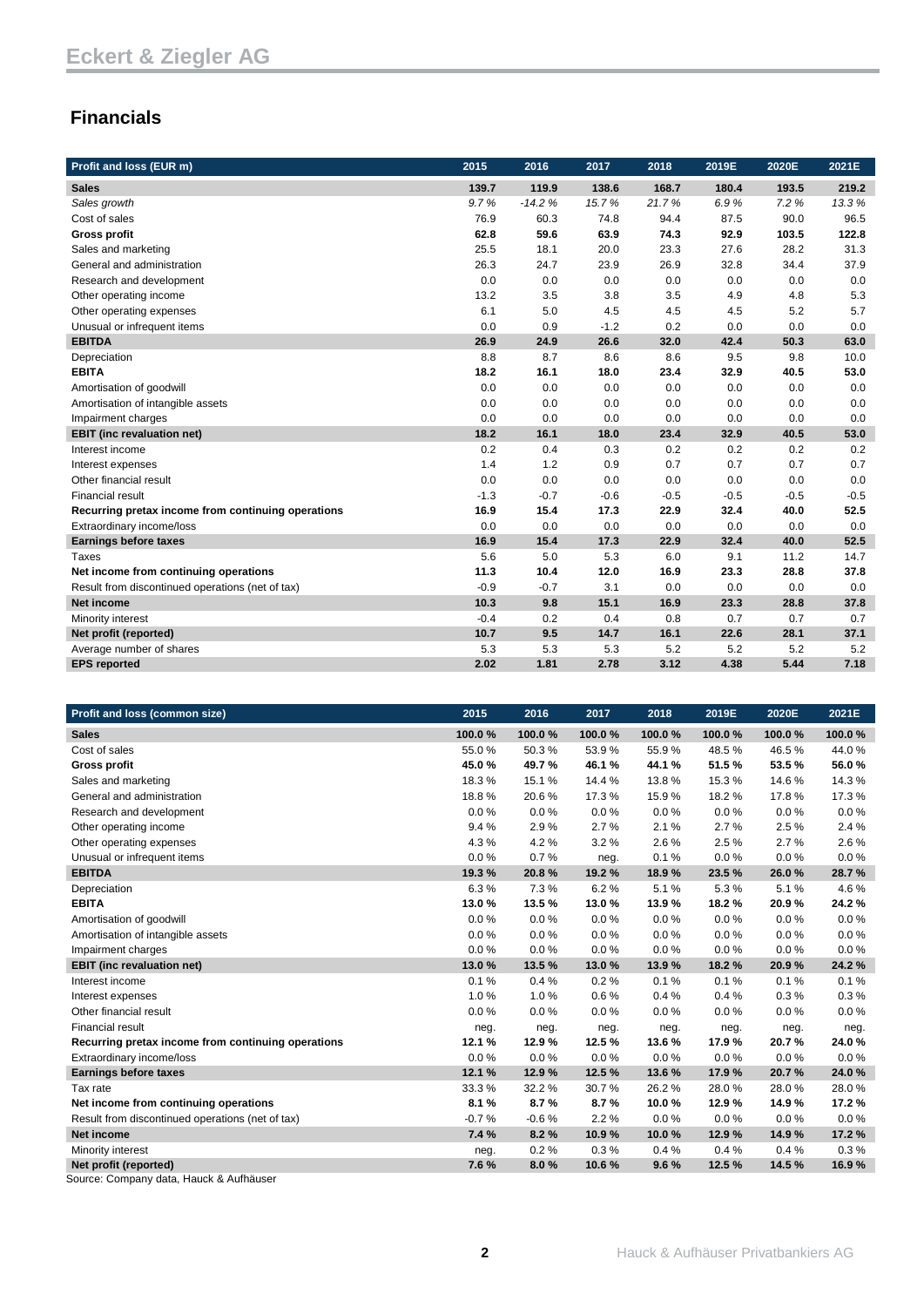| <b>Balance sheet (EUR m)</b>                              | 2015  | 2016  | 2017  | 2018  | 2019E | 2020E | 2021E |
|-----------------------------------------------------------|-------|-------|-------|-------|-------|-------|-------|
| Intangible assets                                         | 54.1  | 53.0  | 51.4  | 52.5  | 70.1  | 70.1  | 70.1  |
| Property, plant and equipment                             | 36.0  | 37.8  | 33.8  | 36.9  | 34.4  | 31.1  | 27.6  |
| <b>Financial assets</b>                                   | 2.8   | 2.9   | 3.2   | 3.5   | 3.5   | 3.5   | 3.5   |
| <b>FIXED ASSETS</b>                                       | 92.9  | 93.7  | 88.5  | 93.0  | 108.1 | 104.8 | 101.3 |
| Inventories                                               | 25.0  | 25.1  | 26.8  | 28.8  | 34.8  | 39.5  | 44.7  |
| Accounts receivable                                       | 21.4  | 23.2  | 24.3  | 28.3  | 31.6  | 33.9  | 38.4  |
| Other current assets                                      | 16.5  | 11.9  | 10.9  | 14.9  | 14.9  | 14.9  | 14.9  |
| Liquid assets                                             | 31.5  | 36.6  | 57.7  | 54.2  | 64.1  | 81.9  | 104.5 |
| Deferred taxes                                            | 9.4   | 9.0   | 8.8   | 9.9   | 0.0   | 0.0   | 0.0   |
| Deferred charges and prepaid expenses                     | 0.0   | 0.0   | 0.0   | 0.0   | 0.0   | 0.0   | 0.0   |
| <b>CURRENT ASSETS</b>                                     | 103.8 | 105.8 | 128.5 | 136.1 | 145.5 | 170.2 | 202.6 |
| <b>TOTAL ASSETS</b>                                       | 196.7 | 199.5 | 217.0 | 229.1 | 253.6 | 275.0 | 303.9 |
| <b>SHAREHOLDERS EQUITY</b>                                | 99.7  | 105.2 | 112.3 | 122.6 | 144.3 | 164.4 | 191.7 |
| <b>MINORITY INTEREST</b>                                  | 5.0   | 4.9   | 5.2   | 1.2   | 1.1   | 1.1   | 1.1   |
| Long-term debt                                            | 5.0   | 4.1   | 0.0   | 0.0   | 0.0   | 0.0   | 0.0   |
| Provisions for pensions and similar obligations           | 10.5  | 11.8  | 11.7  | 11.4  | 11.6  | 11.6  | 11.6  |
| Other provisions                                          | 31.4  | 35.3  | 48.7  | 55.1  | 56.2  | 57.3  | 58.4  |
| <b>Non-current liabilities</b>                            | 46.9  | 51.2  | 60.4  | 66.5  | 67.8  | 68.9  | 70.1  |
| short-term liabilities to banks                           | 10.6  | 7.5   | 1.7   | 0.0   | 0.0   | 0.0   | 0.0   |
| Accounts payable                                          | 7.5   | 6.4   | 4.5   | 6.5   | 6.0   | 6.2   | 6.6   |
| Advance payments received on orders                       | 0.4   | 1.4   | 5.9   | 4.1   | 4.1   | 4.1   | 4.1   |
| Other liabilities (incl. from lease and rental contracts) | 18.6  | 15.6  | 17.3  | 17.4  | 30.3  | 30.3  | 30.3  |
| Deferred taxes                                            | 6.2   | 5.6   | 6.4   | 7.1   | 0.0   | 0.0   | 0.0   |
| Deferred income                                           | 1.8   | 1.7   | 3.3   | 3.6   | 0.0   | 0.0   | 0.0   |
| <b>Current liabilities</b>                                | 45.1  | 38.2  | 39.1  | 38.8  | 40.4  | 40.6  | 41.0  |
| <b>TOTAL LIABILITIES AND SHAREHOLDERS EQUITY</b>          | 196.7 | 199.5 | 217.0 | 229.1 | 253.6 | 275.0 | 303.9 |

| <b>Balance sheet (common size)</b>                        | 2015   | 2016   | 2017   | 2018   | 2019E  | 2020E  | 2021E  |
|-----------------------------------------------------------|--------|--------|--------|--------|--------|--------|--------|
| Intangible assets                                         | 27.5%  | 26.6%  | 23.7%  | 22.9%  | 27.7%  | 25.5%  | 23.1 % |
| Property, plant and equipment                             | 18.3%  | 19.0%  | 15.6%  | 16.1%  | 13.6%  | 11.3%  | 9.1%   |
| <b>Financial assets</b>                                   | 1.4%   | 1.4%   | 1.5%   | 1.5%   | 1.4%   | 1.3%   | 1.2%   |
| <b>FIXED ASSETS</b>                                       | 47.2%  | 47.0%  | 40.8%  | 40.6%  | 42.6%  | 38.1 % | 33.3 % |
| Inventories                                               | 12.7%  | 12.6%  | 12.3%  | 12.6%  | 13.7%  | 14.4 % | 14.7%  |
| Accounts receivable                                       | 10.9%  | 11.6%  | 11.2%  | 12.4 % | 12.5%  | 12.3%  | 12.6%  |
| Other current assets                                      | 8.4%   | 6.0%   | 5.0%   | 6.5%   | 5.9%   | 5.4%   | 4.9%   |
| Liquid assets                                             | 16.0%  | 18.3%  | 26.6%  | 23.7%  | 25.3%  | 29.8%  | 34.4%  |
| Deferred taxes                                            | 4.8%   | 4.5%   | 4.1%   | 4.3%   | 0.0%   | 0.0%   | 0.0%   |
| Deferred charges and prepaid expenses                     | 0.0%   | 0.0%   | 0.0%   | 0.0%   | 0.0%   | 0.0%   | 0.0%   |
| <b>CURRENT ASSETS</b>                                     | 52.8%  | 53.0%  | 59.2%  | 59.4%  | 57.4%  | 61.9%  | 66.7%  |
| <b>TOTAL ASSETS</b>                                       | 100.0% | 100.0% | 100.0% | 100.0% | 100.0% | 100.0% | 100.0% |
| <b>SHAREHOLDERS EQUITY</b>                                | 50.7%  | 52.7%  | 51.8%  | 53.5%  | 56.9%  | 59.8%  | 63.1%  |
| <b>MINORITY INTEREST</b>                                  | 2.5%   | 2.5%   | 2.4 %  | 0.5%   | 0.4%   | 0.4%   | 0.4%   |
| Long-term debt                                            | 2.5%   | 2.1%   | 0.0%   | 0.0%   | 0.0%   | 0.0%   | 0.0%   |
| Provisions for pensions and similar obligations           | 5.3%   | 5.9%   | 5.4%   | 5.0%   | 4.6%   | 4.2%   | 3.8%   |
| Other provisions                                          | 16.0%  | 17.7 % | 22.4%  | 24.0%  | 22.1%  | 20.8%  | 19.2%  |
| <b>Non-current liabilities</b>                            | 23.8%  | 25.7%  | 27.8%  | 29.0%  | 26.7%  | 25.1%  | 23.1 % |
| short-term liabilities to banks                           | 5.4%   | 3.8%   | 0.8%   | 0.0%   | 0.0%   | 0.0%   | 0.0%   |
| Accounts payable                                          | 3.8%   | 3.2%   | 2.1%   | 2.8%   | 2.4%   | 2.2%   | 2.2%   |
| Advance payments received on orders                       | 0.2%   | 0.7%   | 2.7%   | 1.8%   | 1.6%   | 1.5%   | 1.4%   |
| Other liabilities (incl. from lease and rental contracts) | 9.4%   | 7.8%   | 8.0%   | 7.6%   | 11.9%  | 11.0%  | 10.0%  |
| Deferred taxes                                            | 3.2%   | 2.8%   | 3.0%   | 3.1%   | 0.0%   | 0.0%   | 0.0%   |
| Deferred income                                           | 0.9%   | 0.8%   | 1.5%   | 1.6%   | 0.0%   | 0.0%   | 0.0%   |
| <b>Current liabilities</b>                                | 22.9%  | 19.1 % | 18.0%  | 16.9%  | 15.9%  | 14.8%  | 13.5%  |
| <b>TOTAL LIABILITIES AND SHAREHOLDERS EQUITY</b>          | 100.0% | 100.0% | 100.0% | 100.0% | 100.0% | 100.0% | 100.0% |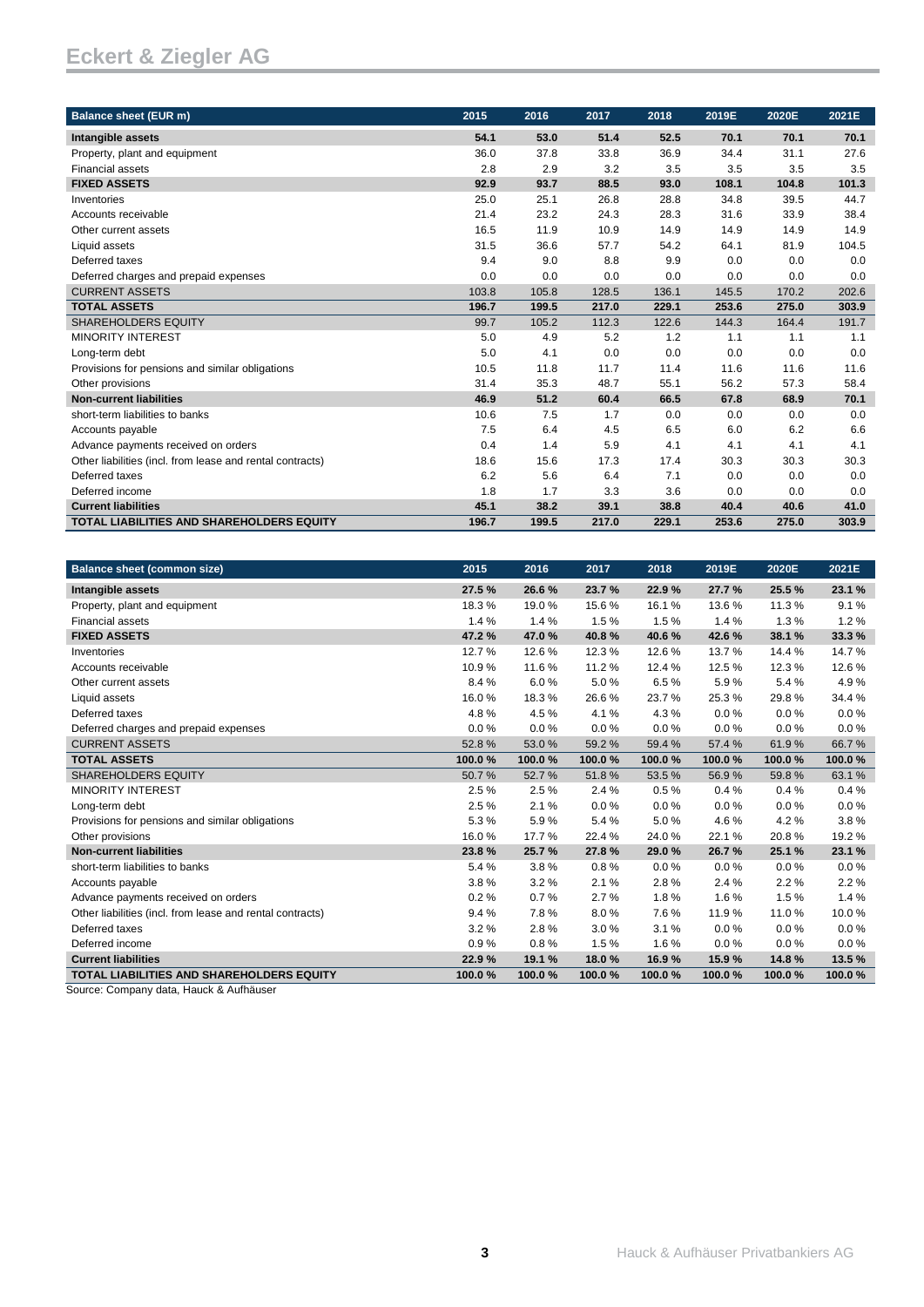| Cash flow statement (EUR m)                                               | 2015   | 2016   | 2017    | 2018    | 2019E  | 2020E  | 2021E  |
|---------------------------------------------------------------------------|--------|--------|---------|---------|--------|--------|--------|
| Net profit/loss                                                           | 10.3   | 9.8    | 15.1    | 16.9    | 23.3   | 28.8   | 37.8   |
| Depreciation of fixed assets (incl. leases)                               | 8.8    | 8.7    | 8.6     | 8.6     | 9.5    | 9.8    | 10.0   |
| Amortisation of goodwill                                                  | 0.0    | 0.0    | 0.0     | 0.0     | 0.0    | 0.0    | 0.0    |
| Amortisation of intangible assets                                         | 0.0    | 0.0    | 0.0     | 0.0     | 0.0    | 0.0    | 0.0    |
| Others                                                                    | $-5.5$ | $-0.8$ | 5.5     | 2.8     | 0.2    | 0.0    | 0.0    |
| Cash flow from operations before changes in w/c                           | 13.6   | 17.7   | 29.3    | 28.2    | 33.0   | 38.6   | 47.8   |
| Increase/decrease in inventory                                            | 0.3    | 0.3    | $-1.7$  | 0.7     | $-6.1$ | $-4.6$ | $-5.3$ |
| Increase/decrease in accounts receivable                                  | 2.0    | 2.0    | $-1.1$  | $-4.0$  | $-3.3$ | $-2.3$ | $-4.5$ |
| Increase/decrease in accounts payable                                     | 0.2    | 0.1    | $-1.9$  | 2.0     | $-0.5$ | 0.2    | 0.4    |
| Increase/decrease in other working capital positions                      | 0.1    | 0.2    | 2.2     | $-5.7$  | 0.0    | 0.0    | 0.0    |
| Increase/decrease in working capital                                      | 2.6    | 2.6    | $-2.5$  | $-7.0$  | $-9.9$ | $-6.8$ | $-9.3$ |
| Cash flow from operating activities                                       | 16.2   | 20.3   | 26.8    | 21.2    | 23.1   | 31.8   | 38.5   |
| <b>CAPEX</b>                                                              | 3.8    | 5.3    | 4.2     | 6.1     | 7.0    | 6.5    | 6.5    |
| Payments for acquisitions                                                 | 0.6    | 0.2    | 5.5     | 2.1     | 0.0    | 0.0    | 0.0    |
| <b>Financial investments</b>                                              | 0.0    | 0.0    | 0.5     | 0.0     | 0.0    | 0.0    | 0.0    |
| Income from asset disposals                                               | 5.4    | 0.0    | 15.2    | $-2.5$  | 0.0    | 0.0    | 0.0    |
| Cash flow from investing activities                                       | 1.0    | $-5.5$ | 5.1     | $-10.7$ | $-7.0$ | $-6.5$ | $-6.5$ |
| Cash flow before financing                                                | 17.2   | 14.8   | 31.9    | 10.5    | 16.1   | 25.3   | 32.0   |
| Increase/decrease in debt position                                        | $-3.3$ | $-3.9$ | $-5.3$  | $-1.7$  | 0.0    | 0.0    | 0.0    |
| Purchase of own shares                                                    | 0.0    | 0.0    | 0.0     | 8.6     | 0.0    | 0.0    | 0.0    |
| Capital measures                                                          | 0.0    | 0.0    | 0.0     | 0.0     | 0.0    | 0.0    | 0.0    |
| Dividends paid                                                            | 3.2    | 3.2    | 3.5     | 4.1     | 6.2    | 7.5    | 9.4    |
| Others                                                                    | $-2.0$ | $-2.5$ | $-1.2$  | $-0.2$  | 0.0    | 0.0    | 0.0    |
| Effects of exchange rate changes on cash                                  | 0.9    | 0.3    | $-0.8$  | 0.6     | 0.0    | 0.0    | 0.0    |
| Cash flow from financing activities                                       | $-8.4$ | $-9.5$ | $-10.0$ | $-14.6$ | $-6.2$ | $-7.5$ | $-9.4$ |
| Increase/decrease in liquid assets                                        | 9.6    | 5.6    | 21.1    | $-3.5$  | 9.9    | 17.8   | 22.6   |
| Liquid assets at end of period<br>Course: Company data Hough & Authöriser | 31.4   | 37.0   | 57.7    | 54.2    | 64.1   | 81.9   | 104.5  |

Source: Company data, Hauck & Aufhäuser

| <b>Regional split (EUR m)</b>         | 2015  | 2016     | 2017    | 2018   | 2019E   | 2020E   | 2021E   |
|---------------------------------------|-------|----------|---------|--------|---------|---------|---------|
| Domestic                              | 0.0   | 0.0      | 0.0     | 0.0    | 0.0     | 0.0     | 0.0     |
| yoy change                            | n/a   | n/a      | n/a     | n/a    | n/a     | n/a     | n/a     |
| <b>Rest of Europe</b>                 | 72.0  | 74.5     | 84.9    | 96.8   | 110.4   | 125.9   | 143.5   |
| yoy change                            | 6.5%  | 3.5%     | 14.0%   | 14.0%  | 14.0%   | 14.0%   | 14.0%   |
| <b>NAFTA</b>                          | 44.5  | 46.1     | 53.0    | 60.9   | 70.1    | 80.6    | 92.7    |
| yoy change                            | 7.0%  | 3.5%     | 15.0%   | 15.0%  | 15.0%   | 15.0%   | 15.0%   |
| Asia Pacific                          | 13.0  | 14.0     | 15.8    | 17.9   | 20.2    | 22.9    | 25.8    |
| yoy change                            | 10.0% | 8.0%     | 13.0 %  | 13.0%  | 13.0 %  | 13.0%   | 13.0%   |
| Rest of world                         | 10.2  | $-14.7$  | $-15.1$ | $-7.0$ | $-20.3$ | $-35.8$ | $-42.7$ |
| yoy change                            | 62.1% | neg.     | neg.    | neg.   | neg.    | neg.    | neg.    |
| <b>TTL</b>                            | 139.7 | 119.9    | 138.6   | 168.7  | 180.4   | 193.5   | 219.2   |
| yoy change                            | 9.7%  | $-14.2%$ | 15.7%   | 21.7%  | 6.9%    | 7.2%    | 13.3 %  |
| Course Company data Houak 8 Aufhäuser |       |          |         |        |         |         |         |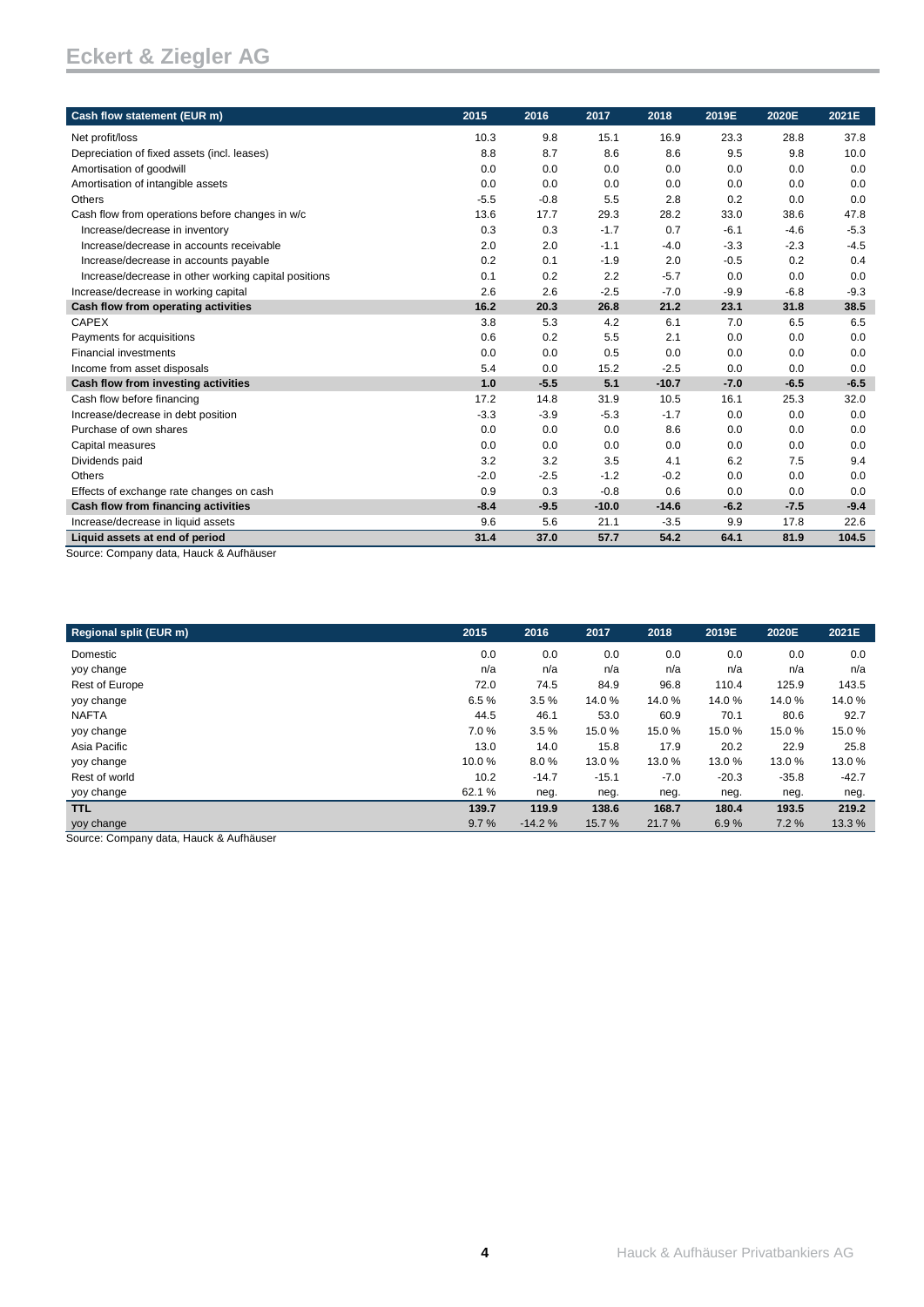| Key ratios (EUR m)                   | 2015    | 2016     | 2017    | 2018      | 2019E    | 2020E       | 2021E    |
|--------------------------------------|---------|----------|---------|-----------|----------|-------------|----------|
| P&L growth analysis                  |         |          |         |           |          |             |          |
| Sales growth                         | 9.7%    | $-14.2%$ | 15.7%   | 21.7%     | 6.9%     | 7.2%        | 13.3%    |
| <b>EBITDA</b> growth                 | 33.7%   | $-7.6%$  | 7.0%    | 20.1%     | 32.5%    | 18.7%       | 25.4%    |
| <b>EBIT</b> growth                   | 40.2%   | $-11.2%$ | 11.4%   | 30.1%     | 40.5%    | 23.2%       | 31.0%    |
| EPS growth                           | 57.5%   | $-10.5%$ | 53.9%   | 12.3%     | 40.2%    | 24.2%       | 32.2%    |
| <b>Efficiency</b>                    |         |          |         |           |          |             |          |
| Total operating costs / sales        | 32.0%   | 37.0%    | 32.2 %  | 30.3%     | 33.3%    | 32.6%       | 31.8%    |
| Sales per employee                   | n/a     | n/a      | n/a     | n/a       | n/a      | n/a         | n/a      |
| EBITDA per employee                  | n/a     | n/a      | n/a     | n/a       | n/a      | n/a         | n/a      |
| <b>Balance sheet analysis</b>        |         |          |         |           |          |             |          |
| Avg. working capital / sales         | 26.9%   | 32.9%    | 29.3%   | 25.8%     | 28.5%    | 30.9%       | 30.9%    |
| Inventory turnover (sales/inventory) | 5.6     | 4.8      | 5.2     | 5.2       | 5.2      | 4.9         | 4.9      |
| Trade debtors in days of sales       | 55.9    | 70.7     | 64.0    | 64.0      | 64.0     | 64.0        | 64.0     |
| A/P turnover [(A/P*365)/sales]       | 35.8    | 38.7     | 22.0    | 25.0      | 25.0     | 25.0        | 25.0     |
| Cash conversion cycle (days)         | n/a     | n/a      | n/a     | n/a       | n/a      | n/a         | n/a      |
| <b>Cash flow analysis</b>            |         |          |         |           |          |             |          |
| Free cash flow                       | 12.3    | 15.0     | 22.7    | 15.1      | 16.1     | 25.3        | 32.0     |
| Free cash flow/sales                 | 8.8%    | 12.5%    | 16.4%   | 8.9%      | 8.9%     | 13.1%       | 14.6%    |
| FCF / net profit                     | 115.6%  | 156.6%   | 154.2%  | 93.5%     | 71.3%    | 90.1%       | 86.1%    |
| Capex / depn                         | 43.8%   | 61.0%    | 53.9%   | 71.4%     | 73.7%    | 66.3%       | 65.0%    |
| Capex / maintenance capex            | 48.7%   | 67.8%    | 48.1%   | 75.2%     | 77.6%    | 69.8%       | 68.4%    |
| Capex / sales                        | 2.8%    | 4.4 %    | 3.4%    | 3.6%      | 3.9%     | 3.4%        | 3.0%     |
| <b>Security</b>                      |         |          |         |           |          |             |          |
| Net debt                             | $-15.9$ | $-24.9$  | $-56.0$ | $-54.1$   | $-64.0$  | $-81.8$     | $-104.4$ |
| Net Debt/EBITDA                      | 0.0     | 0.0      | 0.0     | 0.0       | 0.0      | 0.0         | 0.0      |
| Net debt / equity                    | neg.    | neg.     | neg.    | neg.      | neg.     | neg.        | neg.     |
| Interest cover                       | 12.6    | 13.9     | 20.4    | 34.8      | 48.9     | 60.2        | 78.9     |
| Dividend payout ratio                | 28.8%   | 37.4 %   | 27.9%   | 38.4%     | 33.3%    | 33.3%       | 33.3%    |
| <b>Asset utilisation</b>             |         |          |         |           |          |             |          |
| Capital employed turnover            | 1.0     | 0.9      | 1.1     | 1.2       | $1.2$    | $1.2$       | 1.3      |
| Operating assets turnover            | 1.9     | 1.5      | 1.9     | 2.0       | 2.0      | 2.1         | 2.2      |
| Plant turnover                       | 3.9     | 3.2      | 4.1     | 4.6       | 5.2      | 6.2         | 7.9      |
| Inventory turnover (sales/inventory) | 5.6     | 4.8      | 5.2     | 5.2       | 5.2      | 4.9         | 4.9      |
| <b>Returns</b>                       |         |          |         |           |          |             |          |
| <b>ROCE</b>                          | 13.6%   | 12.0%    | 13.8%   | 17.6%     | 22.3%    | 26.0%       | 33.0%    |
| <b>ROE</b>                           | 10.7%   | 9.1%     | 13.1 %  | 13.2%     | 15.7%    | 17.1%       | 19.4 %   |
| Other                                |         |          |         |           |          |             |          |
| Interest paid / avg. debt            | 8.4%    | 8.6%     | 13.2%   | 73.9%     | 781.4%   | 781.4%      | 781.4%   |
| No. employees (average)              | 0       | 0        | 0       | $\pmb{0}$ | 0        | $\mathbf 0$ | 0        |
| Number of shares                     | 5.3     | 5.3      | 5.3     | 5.2       | 5.2      | 5.2         | 5.2      |
| <b>DPS</b>                           | 0.6     | 0.7      | 0.8     | 1.2       | 1.5      | 1.8         | 2.4      |
| EPS reported                         | 2.02    | 1.81     | 2.78    | 3.12      | 4.38     | 5.44        | 7.18     |
| <b>Valuation ratios</b>              |         |          |         |           |          |             |          |
| P/BV                                 | 9.6     | 9.1      | 8.5     | 7.6       | 6.5      | 5.7         | 4.9      |
| EV/sales                             | 6.6     | 7.6      | 6.4     | 5.3       | 4.9      | 4.5         | 3.8      |
| EV/EBITDA                            | 34.3    | 36.8     | 33.3    | 27.9      | 20.8     | 17.2        | 13.4     |
| EV/EBITA                             | 50.9    | 56.8     | 49.3    | 38.1      | 26.9     | 21.4        | 15.9     |
| EV/EBIT                              | 50.9    | 56.8     | 49.3    | 38.1      | 26.9     | 21.4        | 15.9     |
| EV/FCF                               | 74.9    | 61.3     | 39.1    | 59.1      | 54.7     | 34.1        | 26.3     |
| Adjusted FCF yield                   | 1.5%    | 1.3%     | 1.4%    | 1.9%      | 2.7%     | 3.4%        | 4.6%     |
| Dividend yield                       | 0.3 %   | 0.4%     | 0.4%    | 0.7%      | $0.8 \%$ | 1.0%        | 1.3%     |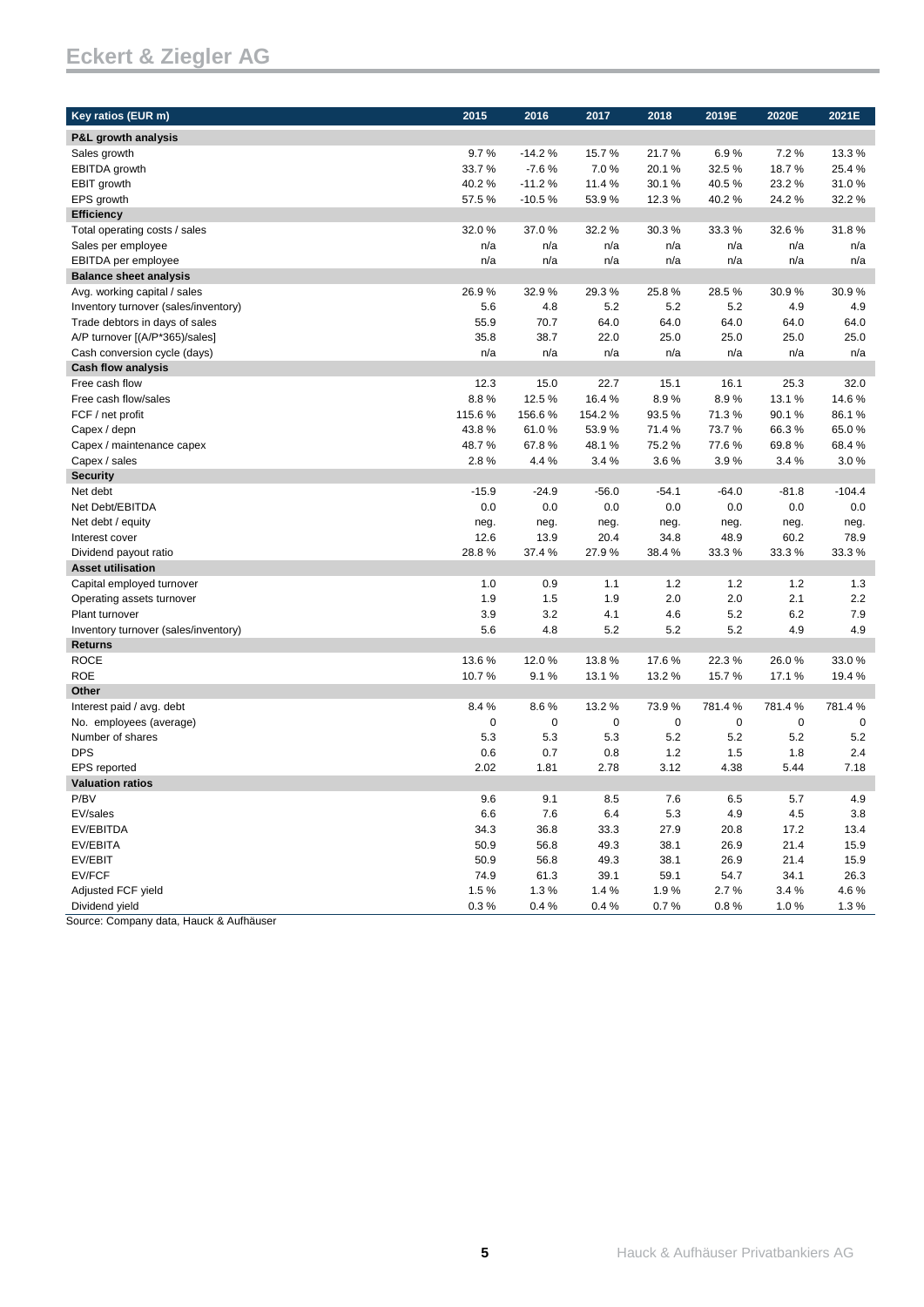**Disclosures regarding research publications of Hauck & Aufhäuser Privatbankiers AG pursuant to section 85 of the German Securities Trading Act (WpHG) and distributed in the UK under an EEA branch passport, subject to the FCA requirements on research recommendation disclosures**

It is essential that any research recommendation is fairly presented and discloses interests of indicates relevant conflicts of interest. Pursuant to section 85 of the German Securities Trading Act (WpHG) a research report has to point out possible conflicts of interest in connection with the analysed company. Further to this, under the FCA's rules on research recommendations, any conflicts of interest in connection with the recommendation must be disclosed. A conflict of interest is presumed to exist in particular if Hauck & Aufhäuser Privatbankiers AG

- (1) or its affiliate(s) (either in its own right or as part of a consortium) within the past twelve months, acquired the financial instruments of the analysed company,
- (2) has entered into an agreement on the production of the research report with the analysed company,
- (3) or its affiliate(s) has, within the past twelve months, been party to an agreement on the provision of investment banking services with the analysed company or have received services or a promise of services under the term of such an agreement,
- (4) or its affiliate(s) holds a) 5% or more of the share capital of the analysed company, or b) the analysed company holds 5% or more of the share capital of Hauck & Aufhäuser Privatbankiers AG or its affiliate(s),
- (5) or its affiliate(s) holds a net long (a) or a net short (b) position of 0.5% of the outstanding share capital of the analysed company or derivatives thereof,
- (6) or its affiliate(s) is a market maker or liquidity provider in the financial instruments of the issuer,
- (7) or the analyst has any other significant financial interests relating to the analysed company such as, for example, exercising mandates in the interest of the analysed company or a significant conflict of interest with respect to the issuer,
- (8) The research report has been made available to the company prior to its publication. Thereafter, only factual changes have been made to the report.

**Conflicts of interest that existed at the time when this research report was published**:

| Company             | <b>Disclosure</b> |
|---------------------|-------------------|
| Eckert & Ziegler AG |                   |

#### **Historical target price and rating changes for Eckert & Ziegler AG in the last 12 months**



| Company             | Date       | <b>Analyst</b>      | Rating | Target price | <b>Close</b> |
|---------------------|------------|---------------------|--------|--------------|--------------|
| Eckert & Ziegler AG | 08.10.2019 | Halitsa, Aliaksandr | Buy    | EUR 210.00   | EUR 169.00   |
|                     | 05.09.2019 | Halitsa, Aliaksandr | Buy    | EUR 210.00   | EUR 179,60   |
|                     | 02.05.2019 | Halitsa, Aliaksandr | Buy    | EUR 110,00   | EUR 82.10    |
|                     | 27.02.2019 | Halitsa, Aliaksandr | Buy    | EUR 110.00   | EUR 86.00    |
|                     | 22.01.2019 | Halitsa, Aliaksandr | Buy    | EUR 110,00   | EUR 90,00    |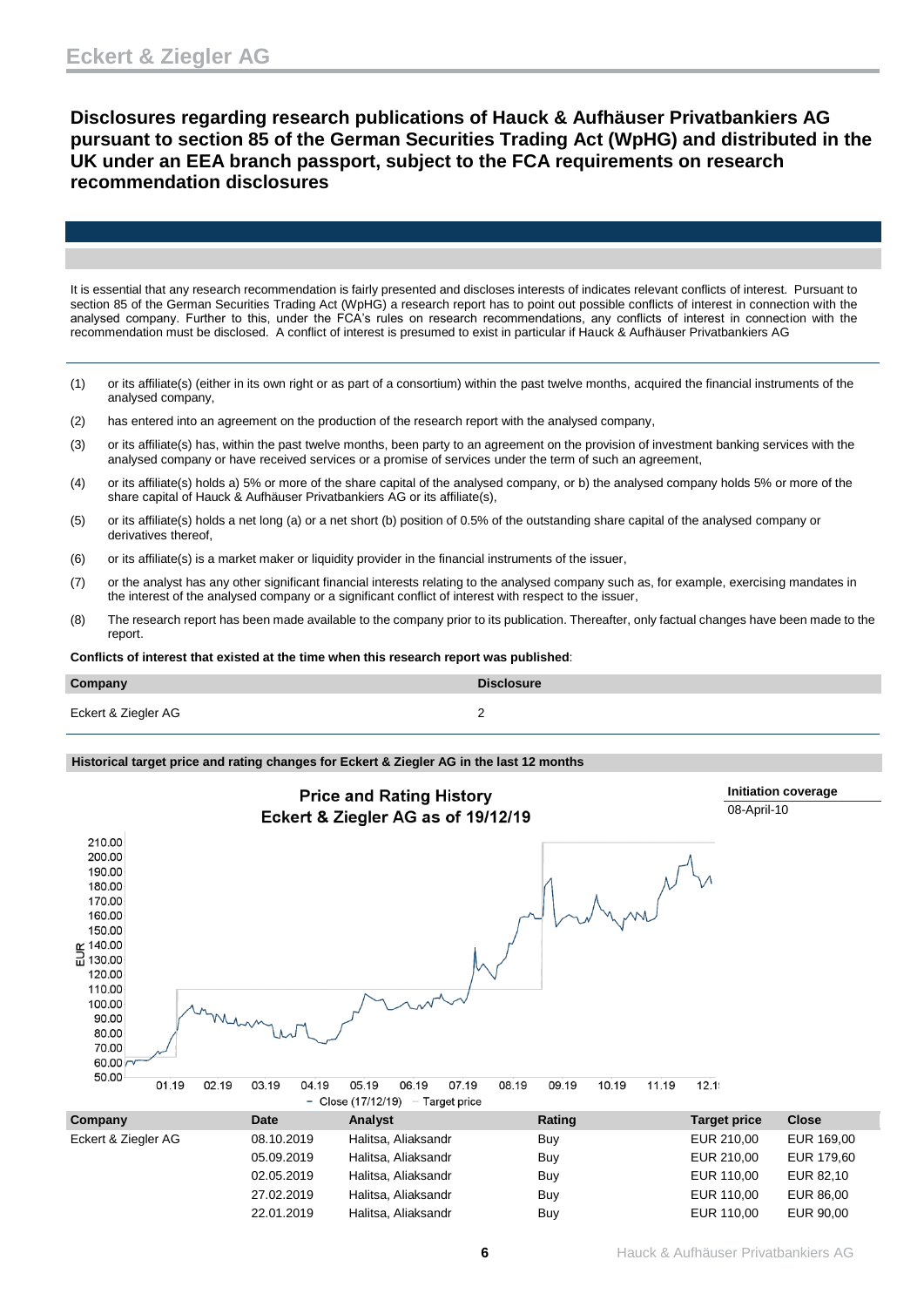### **Hauck & Aufhäuser distribution of ratings and in proportion to investment banking services**

| Buy  | 65.41 % | 75.00 % |
|------|---------|---------|
| Sell | 11.32 % | 5.00%   |
| Hold | 23.27 % | 20.00 % |

Date of publication creation: 19/12/2019 08:09 AM

Date of publication dissemination: 19/12/2019 08:15 AM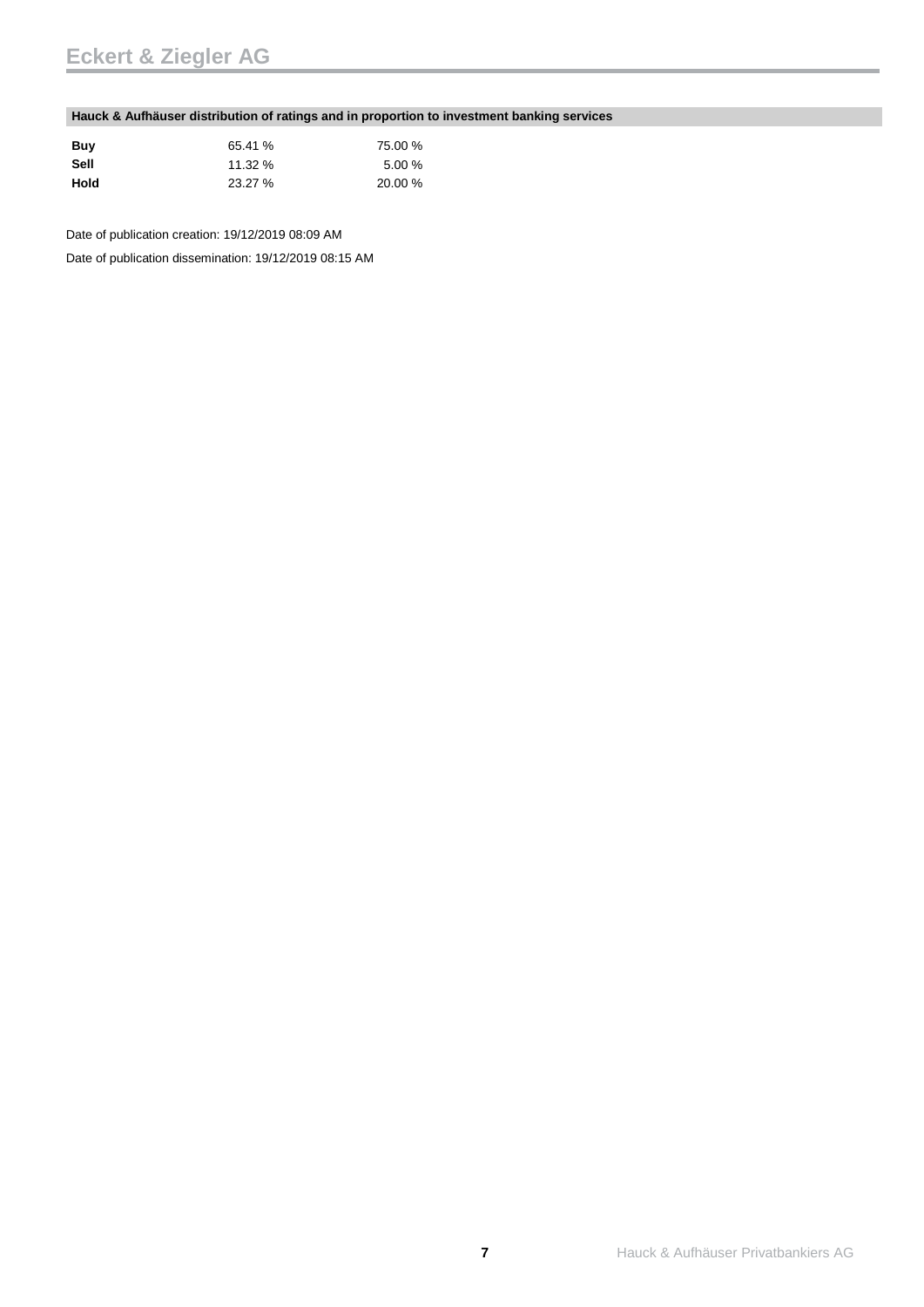#### **1. General Information/Liabilities**

This research report has been produced for the information purposes of institutional investors only, and is not in any way a personal recommendation, offer or solicitation to buy or sell the financial instruments mentioned herein. The document is confidential and is made available by Hauck & Aufhäuser Privatbankiers AG, exclusively to selected recipients [in DE, GB, FR, CH, US, UK, Scandinavia, and Benelux or, in individual cases, also in other countries]. A distribution to private investors in the sense of the German Securities Trading Act (WpHG) is excluded. It is not allowed to pass the research report on to persons other than the intended recipient without the permission of Hauck & Aufhäuser Privatbankiers AG. Reproduction of this document, in whole or in part, is not permitted without prior permission Hauck & Aufhäuser Privatbankiers AG. All rights reserved.

Under no circumstances shall Hauck & Aufhäuser Privatbankiers AG, any of its employees involved in the preparation, have any liability for possible errors or incompleteness of the information included in this research report – neither in relation to indirect or direct nor consequential damages. Liability for damages arising either directly or as a consequence of the use of information, opinions and estimates is also excluded. Past performance of a financial instrument is not necessarily indicative of future performance.

#### **2. Responsibilities**

This research report was prepared by the research analyst named on the front page (the "Producer"). The Producer is solely responsible for the views and estimates expressed in this report. The report has been prepared independently. The content of the research report was not influenced by the issuer of the analysed financial instrument at any time. It may be possible that parts of the research report were handed out to the issuer for information purposes prior to the publication without any major amendments being made thereafter.

#### **3. Organisational Requirements**

Hauck & Aufhäuser Privatbankiers AG took internal organisational and regulative precautions to avoid or accordingly disclose possible conflicts of interest in connection with the preparation and distribution of the research report. All members of Hauck & Aufhäuser Privatbankiers AG involved in the preparation of the research report are subject to internal compliance regulations. No part of the Producer's compensation is directly or indirectly related to the preparation of this financial analysis. In case a research analyst or a closely related person is confronted with a conflict of interest, the research analyst is restricted from covering this company.

#### **4. Information Concerning the Methods of Valuation/Update**

The determination of the fair value per share, i.e. the price target, and the resultant rating is done on the basis of the adjusted free cash flow (adj. FCF) method and on the basis of the discounted cash flow – DCF model. Furthermore, a peer group comparison is made.

The adj. FCF method is based on the assumption that investors purchase assets only at a price (enterprise value) at which the operating cash flow return after taxes on this investment exceeds their opportunity costs in the form of a hurdle rate of 7.5%. The operating cash flow is calculated as EBITDA less maintenance capex and taxes.

Within the framework of the DCF approach, the future free cash flows are calculated initially on the basis of a fictitious capital structure of 100% equity, i.e. interest and repayments on debt capital are not factored in initially. The adjustment towards the actual capital structure is done by discounting the calculated free cash flows with the weighted average cost of capital (WACC), which takes into account both the cost of equity capital and the cost of debt. After discounting, the calculated total enterprise value is reduced by the interest-bearing debt capital in order to arrive at the equity value.

Hauck & Aufhäuser Privatbankiers AG uses the following three-step rating system for the analysed companies:

Buy: Sustainable upside potential of more than 10% within 12 months Sell: Sustainable downside potential of more than 10% within 12 months.

Hold: Upside/downside potential is limited. No immediate catalyst visible.

NB: The ratings of Hauck & Aufhäuser Privatbankiers AG are not based on a performance that is expected to be "relative" to the market.

The decision on the choice of the financial instruments analysed in this document was solely made by Hauck & Aufhäuser Privatbankiers AG. The opinions and estimates in this research report are subject to change without notice. It is within the discretion of Hauck & Aufhäuser Privatbankiers AG whether and when it publishes an update to this research report, but in general updates are created on a regular basis, after 6 months at the latest. A sensitivity analysis is included and published in company's initial studies.

#### **5. Major Sources of Information**

Part of the information required for this research report was made available by the issuer of the financial instrument. Furthermore, this report is based on publicly available sources (such as, for example, Bloomberg, Reuters, VWD-Trader and the relevant daily press) believed to be reliable. Hauck & Aufhäuser Privatbankiers AG has checked the information for plausibility but not for accuracy or completeness.

#### **6. Competent Supervisory Authority**

Hauck & Aufhäuser Privatbankiers AG are under supervision of the BaFin – German Federal Financial Supervisory Authority Bundesanstalt für Finanzdienstleistungsaufsicht), Graurheindorfer Straße 108, 53117 Bonn and Marie-Curie-Straße 24 – 28, 60439 Frankfurt a.M.

This document is distributed in the UK under a MiFID EEA branch passport and in compliance with the applicable FCA requirements.

#### **7. Specific Comments for Recipients Outside of Germany**

This research report is subject to the law of the Federal Republic of Germany. The distribution of this information to other states in particular to the USA, Canada, Australia and Japan may be restricted or prohibited by the laws applicable within this state.

#### **8. Miscellaneous**

According to Article 4(1) No. i of the delegated regulation 2016/958 supplementing regulation 596/2014 of the European Parliament, further information regarding investment recommendations of the last 12 months are published under: https://www.hauck-aufhaeuser.com/en/investment-banking/equities#institutionalresearch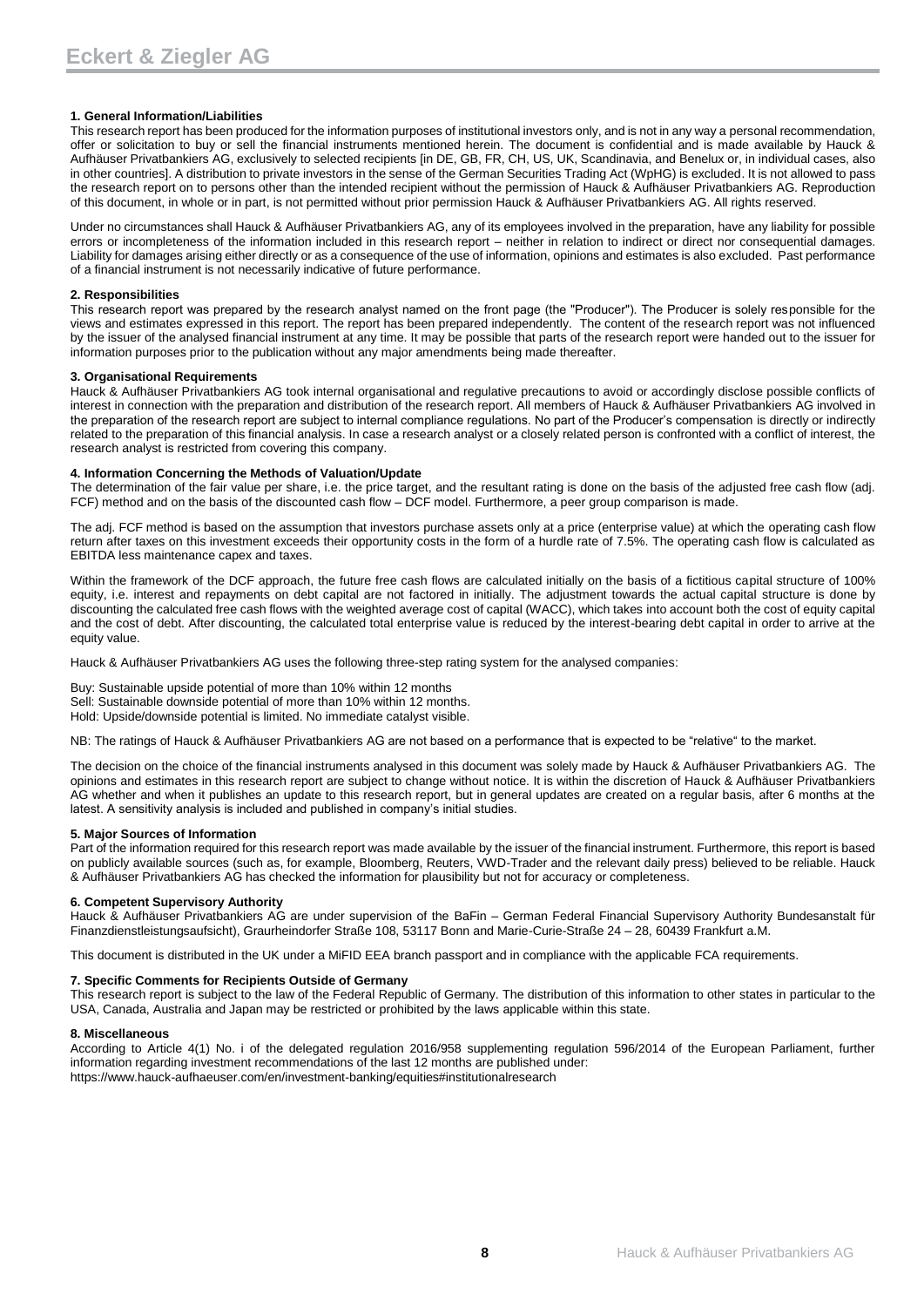### **Disclosures for U.S. persons only**

This research report is a product of HAUCK & AUFHÄUSER PRIVATBANKIERS AG, which is the employer of the research analyst(s) who has prepared the research report. The research analyst(s) preparing the research report is/are resident outside the United States (U.S.) and are not associated persons of any U.S. regulated broker-dealer and therefore the analyst(s) is/are not subject to supervision by a U.S. broker-dealer, and is/are not required to satisfy the regulatory licensing requirements of FINRA or required to otherwise comply with U.S. rules or regulations regarding, among other things, communications with a subject company, public appearances and trading securities held by a research analyst account.

This report is intended for distribution by HAUCK & AUFHÄUSER PRIVATBANKIERS AG, only to "Major Institutional Investors" as defined by Rule 15a-6(b)(4) of the U.S. Securities and Exchange Act, 1934 (the Exchange Act) and interpretations thereof by U.S. Securities and Exchange Commission (SEC) in reliance on Rule 15a 6(a)(2). If the recipient of this report is not a Major Institutional Investor as specified above, then it should not act upon this report and return the same to the sender. Further, this report may not be copied, duplicated and/or transmitted onward to any U.S. person, which is not the Major Institutional Investor.

In reliance on the exemption from registration provided by Rule 15a-6 of the Exchange Act and interpretations thereof by the SEC in order to conduct certain business with Major Institutional Investors, HAUCK & AUFHÄUSER PRIVATBANKIERS AG, has entered into an agreement with a U.S. registered broker-dealer, Marco Polo Securities Inc. ("Marco Polo"). Transactions in securities discussed in this research report should be effected through Marco Polo or another U.S. registered broker dealer.